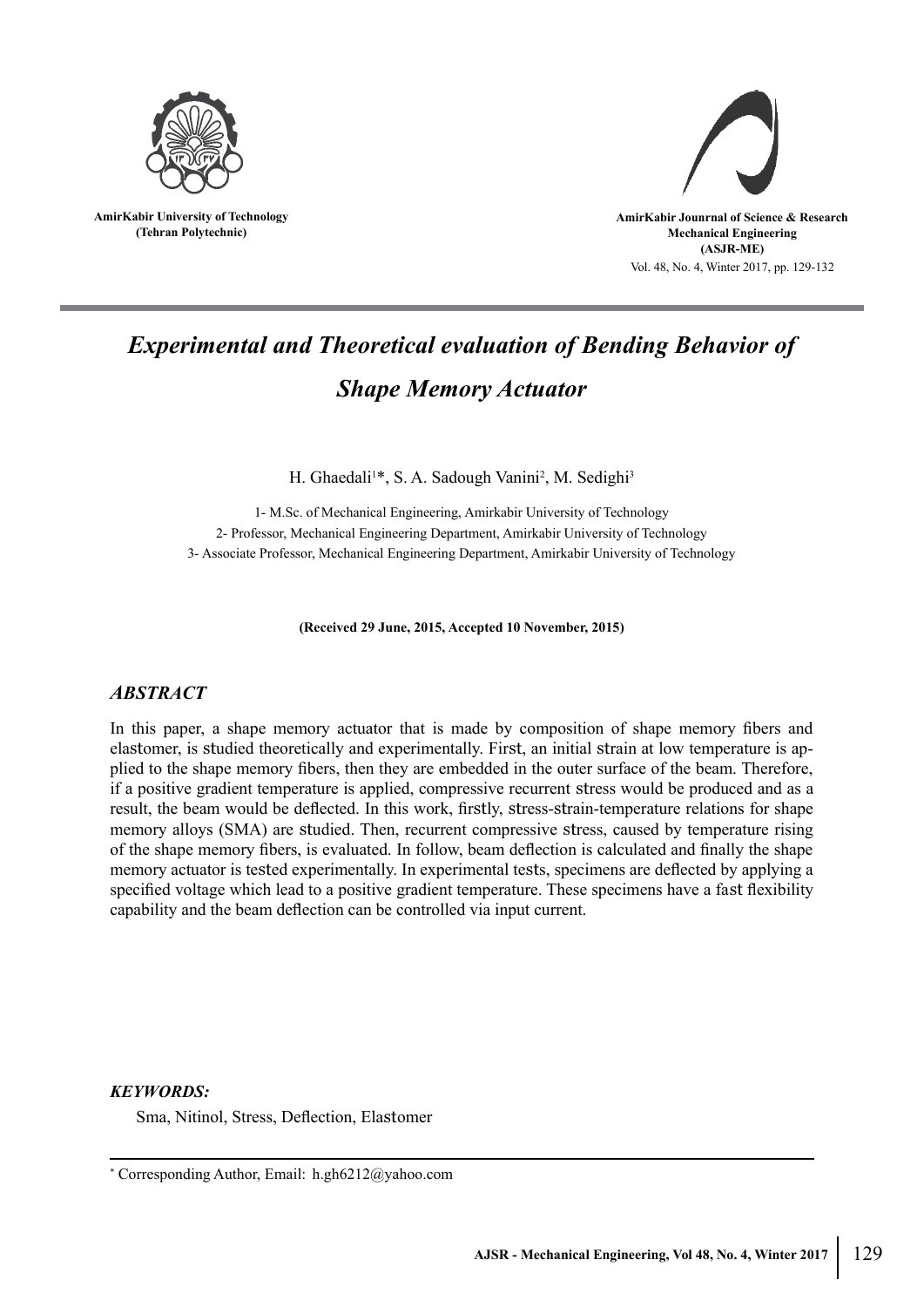### **1- Introduction**

In 1986, relation of shape memory alloys is issued by Tanaka [1]. In these relation, martensite ratio is mentioned as an exponential function of stress and temperature. In 1997, Rogers and Liang [2], based on Tanaka's model, proposed a cosine function for martensite ratio. After this year, almost all relevant studies used Rogers's model.

In the theoretical field, a reinforced triangular beam with shape memory fibers is explored by Baz [3]. The fibers be curvy in the martensite mode. Also, a curved composite shell with shape memory alloys is studied numerically by Lee [4]. Marfia [5] probed flexural behavior of an specific triangular composite beam with two shape memory alloys in the inner and outer surface.

In the recent years, many works have been done on impact resistance behavior of composite structures with shape memory fibers [6, 7, 8], but in this work, flexural behavior of an elastomer beam with shape memory fibers is studied. As another difference with previous studies, beam's elastomer material can be expressed. In this work an elastomer with low modules of elasticity and high flexibility characteristics is used, so large deflection and deformation can occur. Also, in this work, shape and speed of flexural deformation are controlled along the beam.

# **2- Theoretical Study**

The temperature effect is different in shape memory alloys with typical materials. Based on Tanaka's model, phase transformation from martensitic phase to austenite one is controlled by total potential energy. Integrating from Tanaka's model leads to another fundamental equation which is issued by Rogers and Liang.

After some mathematical simplifications, stress equations can be expresses via stress (*σ*), strain (*ε*) and martensitic ratio (*ξ*) as:

$$
d\sigma = \frac{D}{1 + b_A \Omega \left(\frac{\xi_0}{2} \sin[\,a_A(T - A_s) + b_A \sigma]\right)} d\varepsilon
$$
  
+ 
$$
\frac{\Theta - a_A \Omega \left(\frac{\xi_0}{2}\right) \sin[\,a_A(T - A_s) + b_A \sigma]\right}{1 + b_A \Omega \left(\frac{\xi_0}{2}\right) \sin[\,a_A(T - A_s) + b_A \sigma]\right)} dT
$$
 (1)

For analytical analysis, firstly, recurrent stress in shape memory alloys to be computed. Based on the following assumptions, recurrent stress in the mentioned alloys is

- 1. Temperature effects on elastomer beam is neglected.
- 2. During beam deformation, axial strain is neglected.
- 3. Stress via temperature is computed according to the Figure 1.

$$
\xi = \frac{\xi_M}{2} \left\{ \cos \left[ a_A (T - A_s) + a_A \sigma \right] + 1 \right\}
$$
  

$$
D(\xi) = \frac{D_a - D_m}{2} \left( \cos \xi \pi + 1 \right) + D_m
$$
  

$$
\Omega(\xi) = -\varepsilon_I D(\xi)
$$
  

$$
\frac{d\sigma}{dT} = \frac{\Theta - a_A \Omega(\xi/2) \sin \left[ a_A (T - A_s) + b_A \sigma \right]}{1 + b_A \Omega(\xi/2) \sin \left[ a_A (T - A_s) + b_A \sigma \right]}
$$
  

$$
\downarrow
$$
  

$$
(\sigma, T)
$$

#### **Figure 1. Iteration schema for evaluation of stresstemperature of shape memory fibers**

4. Properties of shape memory alloys in either of theoretical and experimental analysis are available in Table 1.

| Table 1. Shape memory wire's property    |                      |       |
|------------------------------------------|----------------------|-------|
| Characteristic                           | Unit                 | Value |
| Diameter                                 | μm                   | 250   |
| <b>Cross Section Area</b>                | $\mu$ m <sup>2</sup> | 49    |
| Electrical Resistance                    | $\Omega/m$           | 20    |
| Austenitic Starting Temp.                | $\rm ^{o}C$          | 68    |
| Austenitic End Temp.                     | $\rm ^{o}C$          | 78    |
| Martensite Starting Temp.                | $\rm ^{o}C$          | 52    |
| Martensite End Temp.                     | $\rm ^{o}C$          | 250   |
| Density                                  | $Kg/m^3$             | 6450  |
| Young's modulus in Mar-<br>tensite Phase | GPa                  | 28    |
| Young's modulus in Aus-<br>tenite Phase  | GPa                  | 75    |

# **3- Experimental Study**

In experimental study, electrical current produce heat in the wire. For experimental tests, a DC power supply connected to the wire and electrical current is passed through it. An accurate thermocouple device is also used that its sensor is attached to the wire (in one point). Therefore, for each current, a relevant temperature is obtained. Experimental results is plotted in Figure 2. As can be seen wire temperature via electrical current obtained from experimental tests, can be approximated by a line with slope of